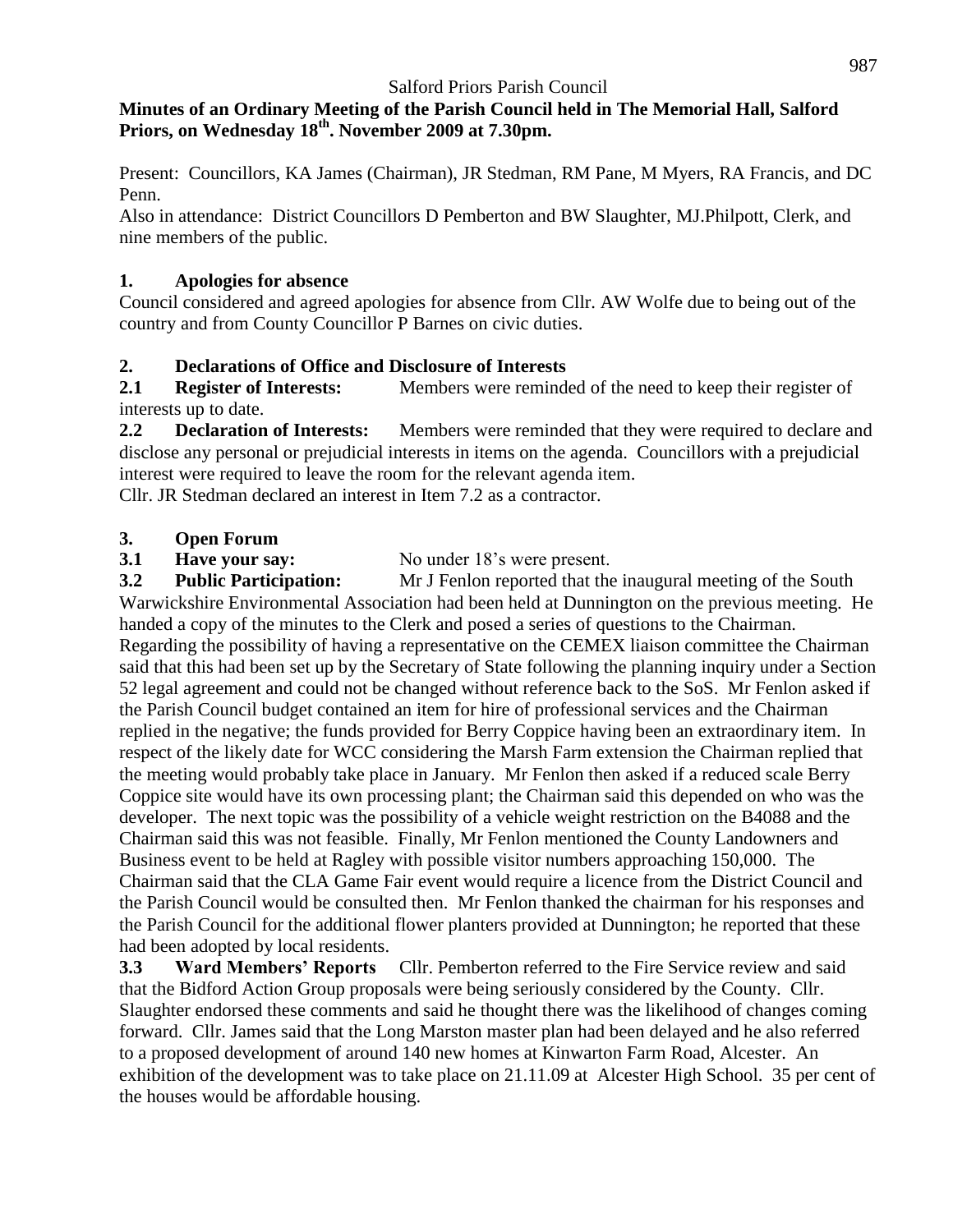# **4. Minutes**

The Minutes of the Ordinary Meeting of the Parish Council held on Wednesday 14<sup>th</sup>. October 2009 at 7.30pm at The Baptist Church Hall, Dunnington, were approved and signed by the Chairman.

# **5. Matters arising from the Minutes - Clerk's report for consideration by Council**

## **5.1 Speed limits, meeting with WCC, and Speed Indication Device.**

The Clerk reported that Richard Elbourne, WCC Highways Engineer, had attended a site meeting with Cllrs. Wolfe and Myers and the Clerk. He had agreed to review the position of the "Give Way" sign by the build out and to arrange for the hedge by "Newlands" to be cut back. Regarding the placing of speed warning signs by the Parish Council he said there were no restrictions. He agreed to arrange for a speed survey (with two rubber strips for two weeks) to be carried out on Station Road by the Old Forge and in Abbots Salford. During the site meeting speeds were not generally excessive but Richard Elbourne agreed to come out again when the results of the speed survey were available. In response to a query about the use of the road by heavy lorries he proposed some police enforcement activity. Cllr. Myers said it was unfortunate that the meeting took place during halfterm and she had also noticed that vehicles slowed down when they saw the speed strips. The Clerk had also circulated a cutting about flashing speed alert signs in Worcestershire and a quotation from Radarlux for a flashing sign that could be moved around by the Parish Council and would also store data for later analysis. Council agreed that this item should be included for consideration at the Participatory Budget meeting.

## **5.2 Footpath between School Avenue and Ridsdale Close.**

The Clerk reported that he had spoken to Mrs Sally Spiers, the owner of the fence and he felt that a site meeting together with Mrs Spier's contractor was the best way forward. He said that Mrs Spiers was particularly concerned about damage to the fence when it was completed. Council agreed that Cllr. JR Stedman and the Clerk should meet with Mrs Spiers and her contractor and report back.

# **5.3 John Alexander-Head, Domestic Energy Efficiency.**

A meeting was held with Mr Alexander-Head, the Chairman and the Clerk and notes of the meeting were circulated. The Chairman said that the project was in accordance with a specific statement in the Parish Plan and that powers were contained in Section 20 of the Climate Change and Sustainable Energy Act 2006. The Chairman explained the three options he had developed:

- 1. To support a trial energy audit of six properties at a cost of £120.00. To hold a public meeting to explain the results.
- 2. To set up a Green Communities Programme starting with a trial energy audit of six properties at a cost of £120.00. To hold a public meeting to explain the results and actively support the community on energy saving projects with an ongoing financial commitment.
- 3. To note the report and take no further action.

The Chairman explained that the outcome of options 1 and 2 would:

- 1. Help residents to reduce their carbon emissions and impact on the environment.
- 2. Help to reduce running costs and carbon footprints of community buildings
- 3. Improve the ability of families to reduce their fuel bills.
- 4. Maximise the take up of grants for individuals and groups for energy improvements.
- 5. Help the local community to reduce their environmental impact.

Council agreed that the option 2 of setting up a trial energy audit of six properties followed by a public meeting and then active support including a financial commitment be considered at the budget meeting. The Clerk was asked to explore the further costs of the project.

## **5.4 Parking outside school.**

Council noted the e-mail from the Head Teacher outlining the measures she was taking to control parking outside the school.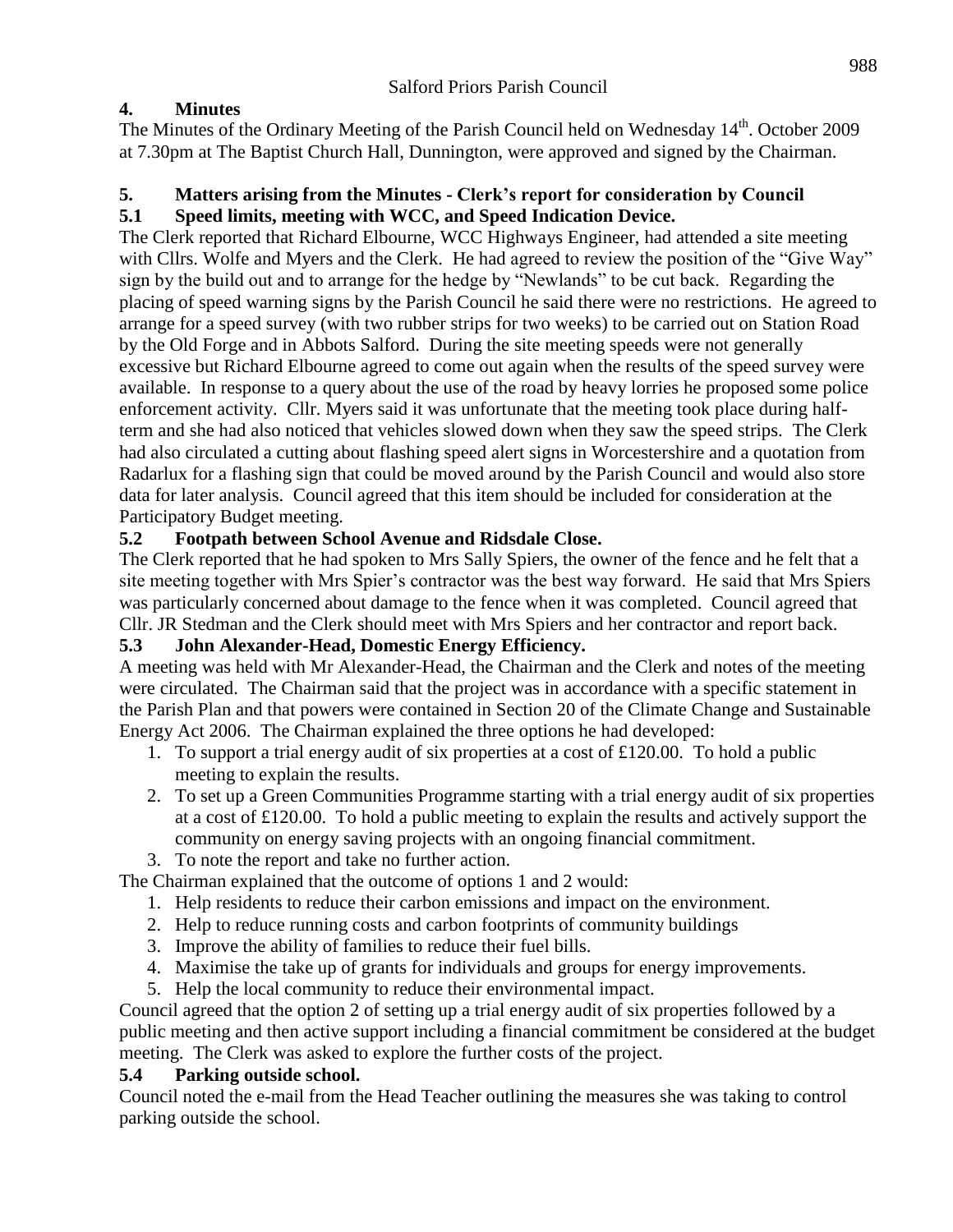## **5.5 Winter maintenance.**

The Clerk reported that he had written to WCC as requested at the last meeting regarding gritting to the centre of the village. A copy of WCC's reply had been circulated and the Chairman said he was very disappointed with their response; he agreed to raise the issue at the next Community Forum.

### **5.6 Footpath between Abbots Salford and County Boundary, Harvington.**

This work had still not yet commenced. The Clerk said he would be referring to the issue in the WCC survey on highways maintenance.

## **5.7 Meeting with School Council.**

The Clerk reported that he had contacted the School and awaited a call from the teacher responsible for the School Council. The Headteacher had intimated that she still wished a meeting to take place.

## **5.8 Housing Provision.**

The Clerk reported that the housing enabler, Phil Ward of WRCC, was contacting the landowners in respect of Sites 7 and 2 and his reply was awaited.

## **5.9 Power of Well-Being.**

The Clerk reported that the training session was successful and all Councillors would receive certificates of attendance. The Clerk's paragraph on the power had been prepared for assessment. Council agreed to meet the full cost of the Clerk's assessment of fifteen pounds.

## **6. Main Items**

#### **6.1 Approval of response to consultation on Warwickshire Fire and Rescue Service review.**

The Clerk had circulated a final draft of the response for approval by Council. Council was supportive of the draft and the Chairman proposed, and it was agreed, that any further comments should be provided to the Clerk by 23.11.09. The Clerk would then send the response to WCC having agreed any changes with the Chairman.

## **6.2 Proposed dates of meetings in 2010**

The Clerk had circulated a schedule of proposed dates of meetings for 2010. Council agreed dates as follows:

| Day    | <b>Date</b>                | <b>Month</b> | <b>Meeting type</b>                 |
|--------|----------------------------|--------------|-------------------------------------|
| Wed.   | $20th$ .                   | January      | Ordinary meeting                    |
| Wed.   | $17th$ .                   | February     | Ordinary meeting                    |
| Wed.   | $17th$ .                   | March        | Ordinary meeting                    |
| Thurs. | $15th$ .                   | April        | <b>Annual Parish Meeting</b>        |
| Wed.   | $21^{st}$ .                | April        | Ordinary meeting                    |
| Wed.   | $19th$ .                   | May          | Annual Meeting and Ordinary meeting |
| Wed.   | $16^{th}$ .                | June         | Ordinary meeting                    |
| Wed.   | $21^{st}$ .                | July         | Ordinary meeting                    |
| Wed.   | $18^{th}$ .                | August       | Ordinary meeting                    |
| Wed.   | $22nd$ .                   | September    | Ordinary meeting                    |
| Wed.   | $13^{th}$ , or $27^{th}$ . | October      | Ordinary meeting                    |
| Wed.   | $17th$ .                   | November     | Ordinary meeting                    |
| Wed.   | $15^{\text{th}}$ .         | December     | Ordinary meeting                    |

# **7. Environment - Amenity, Highways, Allotments, and TOPS**

# **7.1 Playing Field weekly safety reports.**

The Clerk reported that inspection reports had been provided dated 16.11.09; 9.11.09; 2.11.09; and 19.10.09. Also, that the annual independent inspection had been carried out on 13.11.09. Cllr.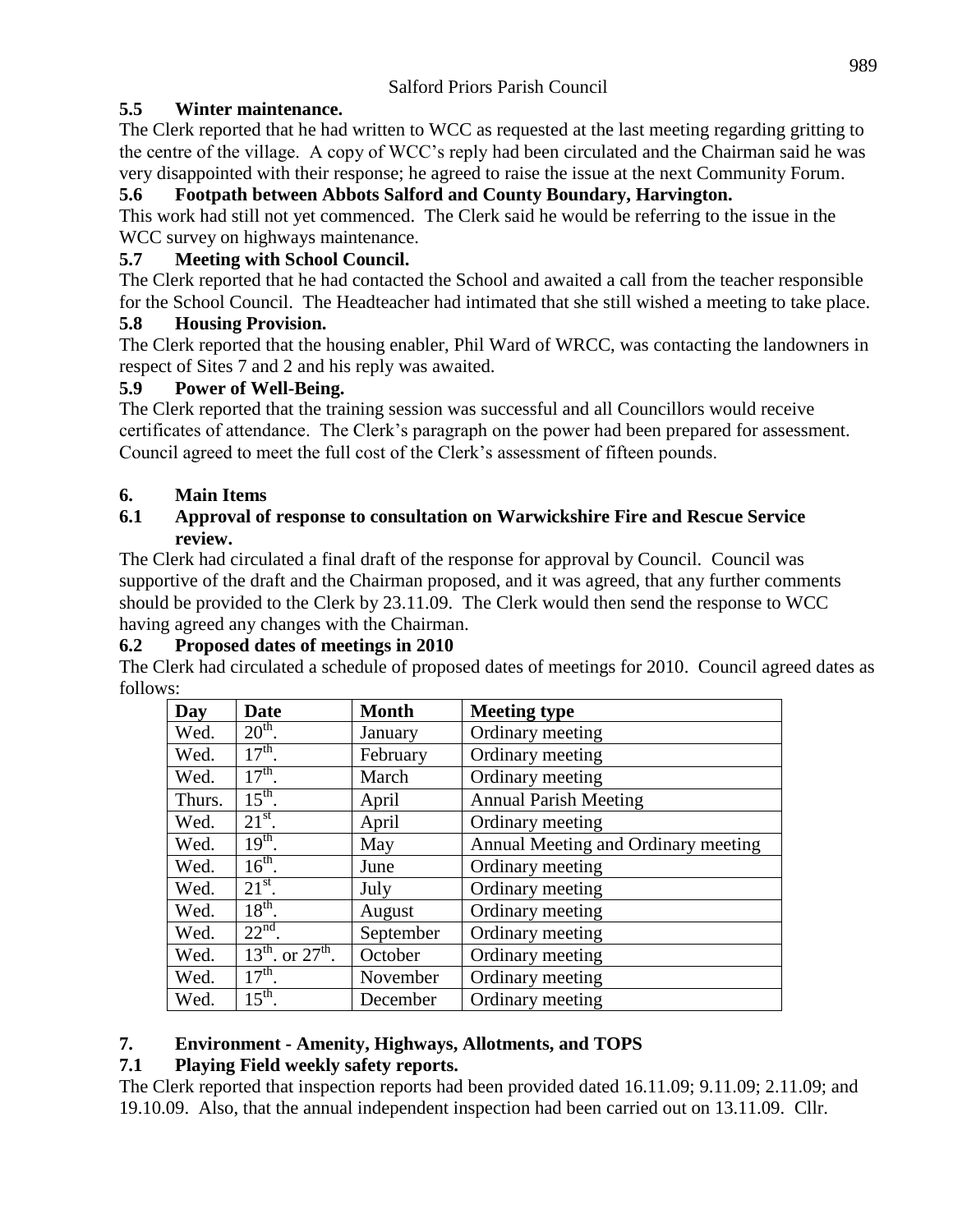Francis said he was still concerned about debris under the skateboard equipment and the multitractor.

Cllr. JR Stedman left the room having declared a prejudicial interest as a contractor.

# **7.2 Report on bins and planters**

The Clerk had circulated a note of a tour of inspection with the Chairman, Clerk and Contractor in attendance. In addition notes from the Chairman and also Cllr. Wolfe had been circulated. In respect of dog waste bins Cllr. Myers proposed that the bins at Cleeve View and School Road should be swopped for capacity reasons. The Clerk was asked to write to Alamo and Sandfields to thank them for their assistance in providing new bins and also for their work to improve the rights of way on their land. It was also suggested that an item be provided for the newspapers with a photo of the bin at AL17. Cllr. Myers suggested that the bins produced by Alamo were of excellent quality.

In respect of the planter at Evesham Road by Victoria Cottage, the Chairman said that over the years requests had been received for both planters, between the T-junction with School Road and The Bell Inn, to be relocated to the other side of the road (the north-west side) for various reasons as follows:

- 1. Poor Display due to the height of the hedge and the positioning of the planter.
- 2. Difficulty in attending the planter.
- 3. Difficulty in watering the planter.
- 4. Better positioning of the visual display.
- 5. The loss of the flowering display to one side of planter because of proximity to the hedge.
- 6. Restriction in the height of display due to the hedge.
- The Chairman explained that the planter had not been moved previously because:
	- 1. The planter was not in good condition.
	- 2. To move it would require the peat to be completely emptied.
	- 3. The cost of moving it.

However this year, due to one of the planters having to be replaced completely, the Chairman considered it was an ideal opportunity to reposition the planter at no extra cost to the Council and the contractor was instructed accordingly.

Cllr. Wolfe, in his note, had asked for it be moved back to the Church side of the road and Cllr Myers strongly supported this proposal; both councillors were of the view that the Council had not made a decision to move the planter to its new location. Cllrs. Penn and Francis proposed it should stay in its present position and Cllrs. Myers and Pane proposed it should be moved. On the Chairman's casting vote it was agreed the planter would remain where it was. Cllr. JR Stedman returned to the room.

# **7.3 Report of physical testing of street lights**

The Clerk reported that PD Long had carried out physical testing of all the street lighting columns and fixings and that several matters required attention. The summary report had been circulated and the estimated cost of repair or replacement was in the region of £5000. In view of the possible cost implications Council agreed that the Chairman, Cllr. Stedman, and the Clerk should prepare a more detailed report for Council. The costs would need to be included in the budget meeting. The Chairman expressed concern that the report had noted defects in the stability of some of the wooden telegraph poles and instructed the Clerk to notify Central Networks accordingly as this problem could have serious consequences for power poles throughout the Parish.

# **7.4 TOPs, replacement doors.**

The Clerk reported that an estimate had been received from Centurian to replace the two side doors at TOPs. The cost was £1073.92 plus VAT. Council agreed this item should be referred to the budget meeting and that, if it was decided to proceed, then alternative quotations should be sought.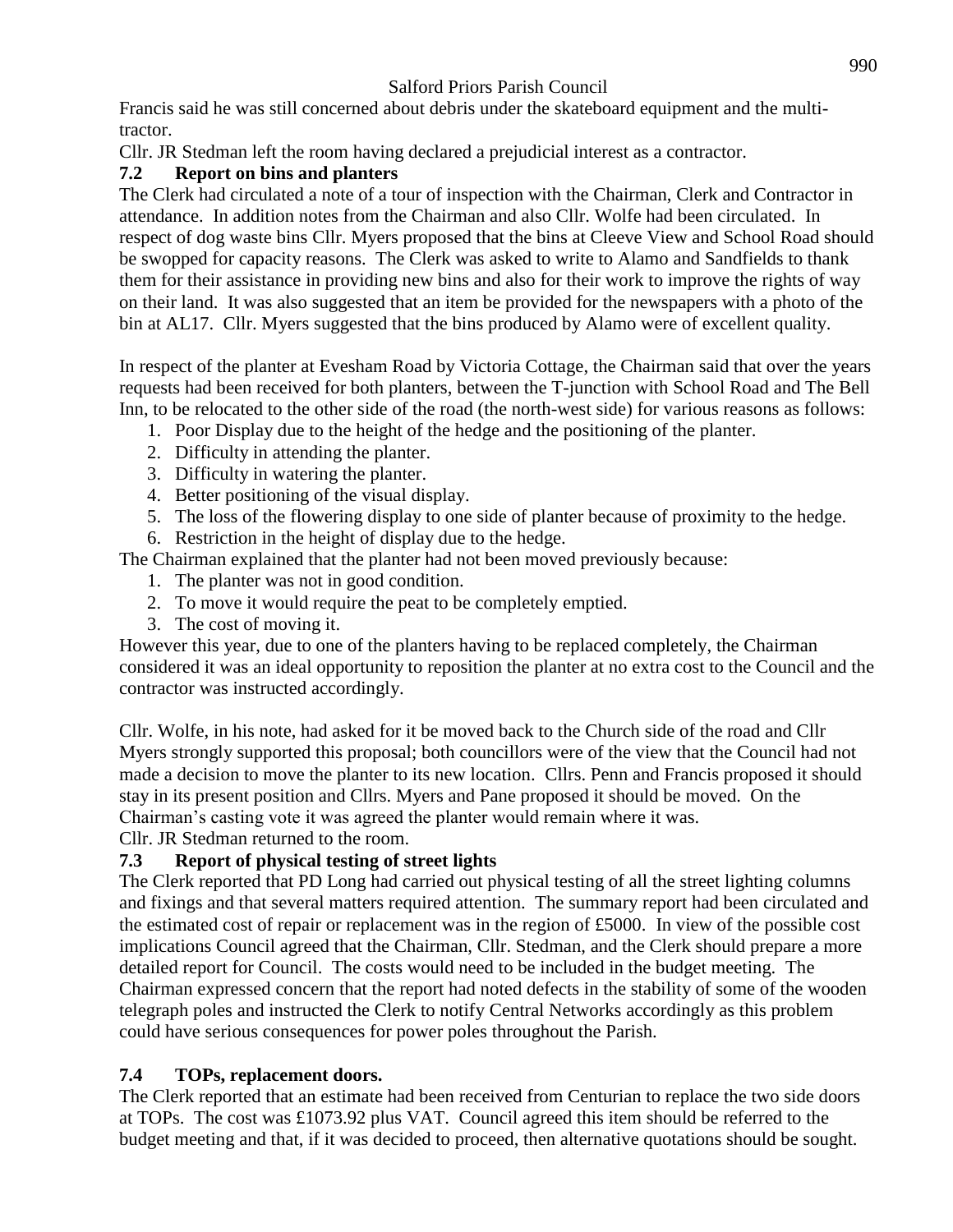# **7.5 TOPs Management Committee report**

Council noted the report received from the TOPs Management Committee

## **8. Communications**

## **8.1 Newsletter**

The Clerk reported that Cllr. Wolfe had completed the Newsletter and it had been collected from the printers on 11.11.09. Mr Hyde had received the copies together with three inserts on the following day and distribution had commenced very shortly afterwards. The Clerk and Cllr. Francis were asked to check that copies had been delivered to Perkins Close. Council agreed to the payment of delivery costs including outstanding costs presented by the Clerk that had not previously been claimed by Mr Hyde.

## **8.2 Website,**

The Clerk reported that several village organisations now had pictures added to their entries and the Parish Council Minutes and Agenda sections were up to date. The text of a section on local history had been provided by Mr John Alexander-Head and Mrs Arlene.Band was in process of writing a new front page. The Chairman expressed continuing concern regarding the site and it was agreed that he, Cllr. Wolfe, and the Clerk should meet Mr Dare as soon as possible.

## **8.3 E-mail newsletter**

The clerk reported that two e-mail newsletters had been circulated on 30.10.09 and 17.11.09. The Clerk drew attention to the latter and the item on progress on the County Minerals plan. Cllr. JR Stedman asked that a survey of residents to identify the usage of the electronic communications and the newsletter be discussed at a future meeting.

# **9. Rights of Way**

# **9.1 Report from P3 Co-ordinator.**

Nothing to report from Cllr. Penn. Cllr. Myers reported that the Palacci Brothers had started repairing the surface of AL17 and hoped to complete it before the end of the year. Also, that Sandfields had cleared part of the route of AL6. Cllr. Myers also expressed concern that the caravan on AL10 was still there and the Chairman said that Enterprise Inns had been asked to clear it.

## **10. Planning general**

10.1 Nothing to report

# **11. New Planning Applications for Council's consideration**

**11.1 09/02038/FUL** – Conversion of existing outbuildings to bedsit accommodation for a chef, including external alterations to the building at The Bell Inn, Evesham Road, Salford Priors for Mr David Atkinson.

Council resolved to support the development subject to a condition that the bedsit accommodation was ancillary to the employment use of The Bell public house and not be used as a private residence.

**11.2 09/02312/FUL** Remove existing car port and form new entrance under porch canopy. Add first floor side extension over existing at 24 Garrard Close, Salford Priors, WR11 8XG for Mr & Mrs Kenneth Gibbons..

The Clerk reported that an extension of time until the next meeting had been requested as the papers had not yet been received. Council agreed to examine the application at the Budget meeting on 2.12.09.

# **12. Planning Decisions**

Council noted the following planning decision: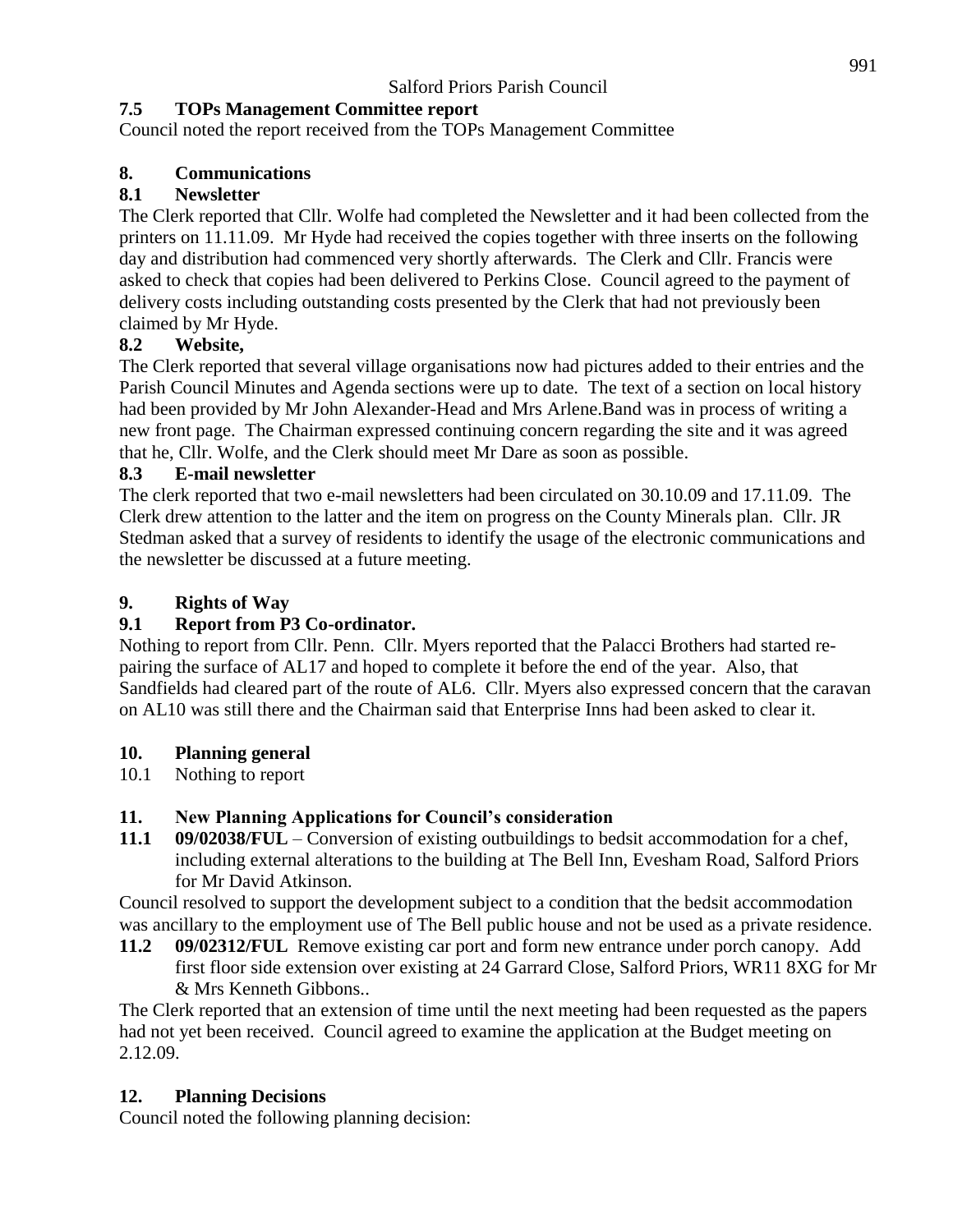**12.1 09/01887/TREE** – Proposed G1 group of cypress: Fell; at 1 Meadow View, Evesham Road, Salford Priors, Evesham, Worcestershire for Mr G Beamish. **Permission Granted**

## **13. Staffing**

13.1 Nothing to report

## **14. Matters raised by Councillors**

### **14.1 Cllr. JR Stedman – Fence at allotments.**

Cllr. Stedman reported that items had been stolen from Mr Hackling's property due to a gap in the hedge that permitted vehicular access by the allotments. The Chairman reported that the Clerk had written to Mr Hollis who was responsible for the hedge and his reply was awaited.

## **14.2 Cllr. M Myers - Trees in conservation area.**

The Clerk explained how the Stratford DC Tree officer had inspected the cherry trees that had been severely cut back and had decided that a warning letter should be sent to the perpetrators. The Chairman said that further action at the time was not appropriate because the trees were not of significant value. He urged that action needed to be taken very quickly when any such vandalism was observed.

## **15. Consideration of Correspondence Received**

#### **15.1 Salford Priors Fete Committee.**

Council noted the information provided.

#### **15.2 Salford Priors Amateur Theatrical Society.**

Council noted the thanks of the group for the grant awarded.

#### **15.3 WALC, Parish Council and WCC Focus Group**

Councillors were asked to inform the Clerk if they wished to attend.

## **16. To Table**

Council noted the following tabled items:

- 16.1 LCR Autumn 2009
- 16.2 In2 Sport, SDC Leisure Services Team, Issue 12.
- 16.3 The Clerk, November 2009, Issue 41 No. 6.
- 16.4 SLCC, Conference and Training Programme.
- 16.5 Clerks & Council Direct

## **17. Finance**

## **17.1 To consider and approve the payments and transfers listed in Appendix A.**

Council noted the income transactions in Appendix A Item 20.1

Council considered the expenditure transactions listed in Appendix A Item 20.2. Authorisation for payment was proposed by Cllr. Myers, seconded by Cllr. Pane and carried. Cheques were signed by Cllrs. James and Penn.

Council considered the Clerk's proposal to transfer £5000 from No.1 account to the Community account. Authorisation for transfer of funds was proposed by Cllr. Myers, seconded by Cllr. Francis, and carried.

## **18. Date of Next Meeting**

Ordinary Meeting of the Parish Council on Wednesday 16<sup>th</sup>. December at 7.30pm in The Memorial Hall, Salford Priors.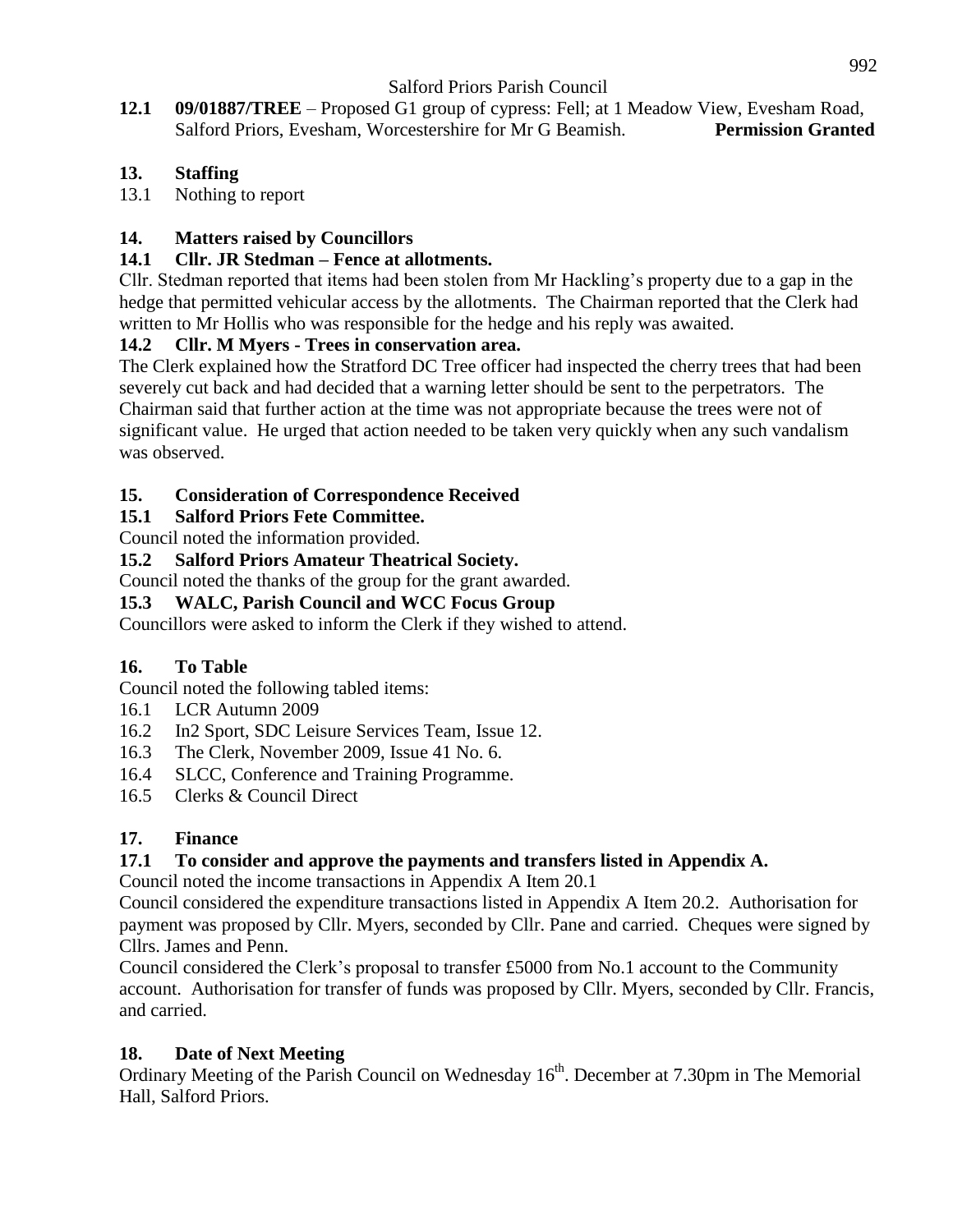Councillors were also reminded of the Participatory Budget meeting on Wednesday 2<sup>nd</sup>. December at 7.30pm at The Memorial Hall, Salford Priors.

#### **19. Closure of meeting**

The meeting closed at 9.08 pm.

Signed........................................................ Date......................................

#### **APPENDIX A**

## **20. Finance**

#### **20.1 Income transactions for approval**

| Tn. No.      | <b>Cheque</b> | <b>Gross</b> | Vat   | <b>Net</b> | <b>Details</b>                                      |
|--------------|---------------|--------------|-------|------------|-----------------------------------------------------|
| 6425         | <b>BACs</b>   | 953.38       | 0.00  | 953.38     | HMRC, VAT refund Quarter 2                          |
| 6426         | Cheque        | 150.00       | 0.00  | 150.00     | TOPs Management Committee, service<br>charge.       |
| 6427         | Cash          | 60.00        | 0.00  | 60.00      | Allotment rent and deposit, Plot 2, Ms B<br>Palmer. |
| <b>Total</b> |               | £1163.38     | £0.00 | £1163.38   |                                                     |

#### **20.2 Expenditure transactions for approval**

| Tn. No. | <b>Cheque</b> | Gross   | Vat    | <b>Net</b> | <b>Details</b>                                     |
|---------|---------------|---------|--------|------------|----------------------------------------------------|
| 8484    | dd            | 18.58   | 2.42   | 16.16      | Plusnet, broadband connection                      |
| 8485    | 102198        | 408.25  | 53.25  | 355.00     | <b>EON Energy Services, replacement</b><br>lantern |
| 8486    | 102199        | 50.00   | 0.00   | 50.00      | WALC, training fee                                 |
| 8487    | 102200        | 125.00  | 0.00   | 125.00     | Warwickshire CC, TOPs lease                        |
| 8488    | 102201        | 100.00  | 0.00   | 100.00     | Royal British Legion, donation                     |
| 8489    | 102202        | 70.00   | 0.00   | 70.00      | MJ Hyde, mowing and strimming TOPs                 |
| 8490    | 102203        | 19.00   | 0.00   | 19.00      | Royal British Legion, wreath                       |
| 8491    | 102204        | 114.04  | 0.00   | 114.04     | Mark Vondrak, clearing outside TOPs                |
| 8492    | 102205        | 644.04  | 0.00   | 644.04     | MJ Philpott, Clerk's salary                        |
| 8493    | 102206        | 1273.77 | 166.14 | 1107.63    | GBD (Evesham) Ltd., mowing contract                |